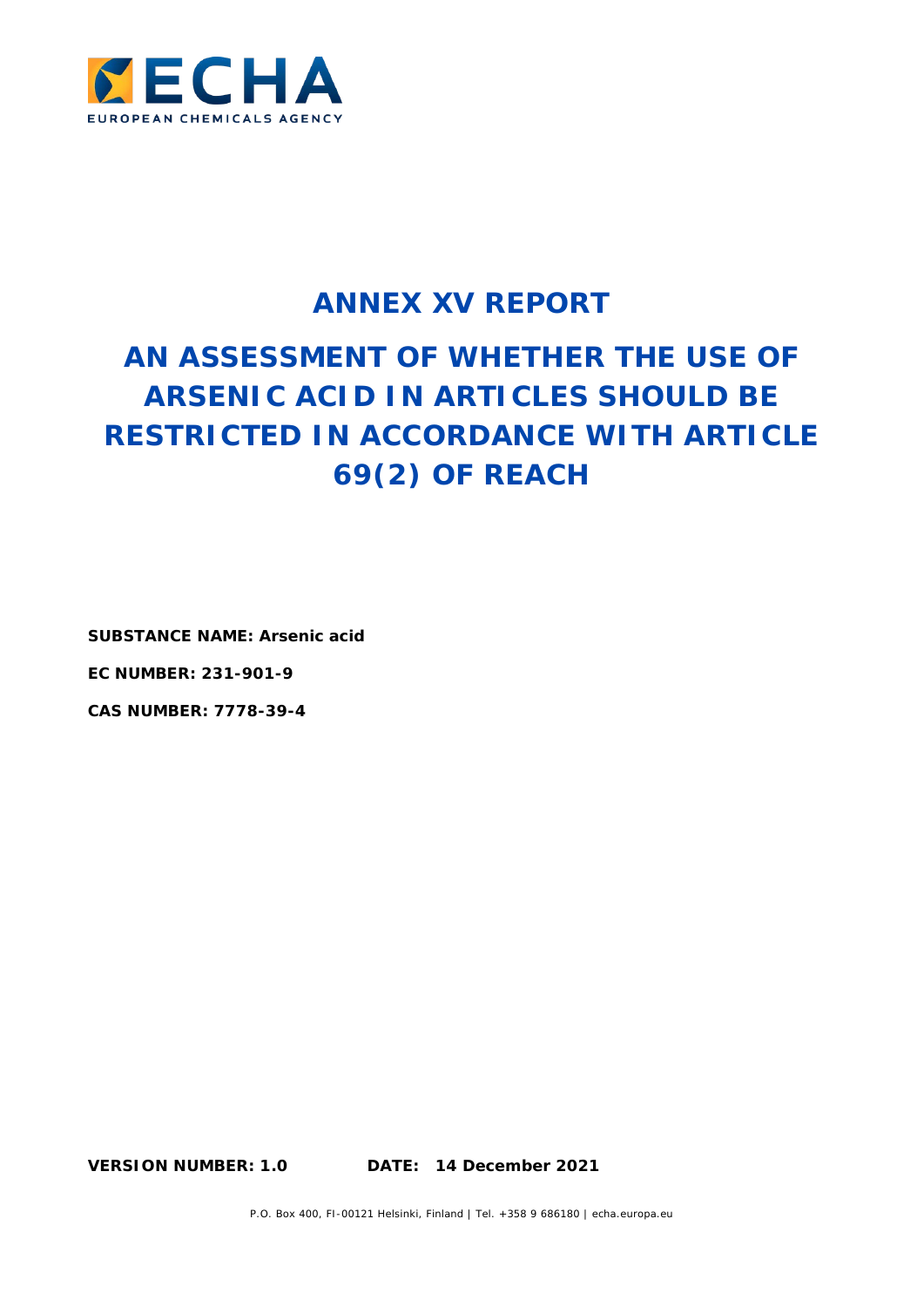### **About the report**

This report is prepared according to Article 69(2) of REACH Regulation (EC) No. 1907/2006, which after the sunset date has passed for a substance included on the Authorisation List (Annex XIV), requires ECHA to consider if risks from the use of the substance in articles are adequately controlled and, if this is not the case, prepare an Annex XV restriction dossier.

In general, ECHA gathers information on potential risks to human health and/or the environment for identified uses of the substance in articles from various sources. Information is gathered (if available) from authorisations, applications for authorisations, recommendation for inclusion in Annex XIV and substance of very high concern (SVHC) identification. Uses identified in the REACH registrations and in substances in articles notifications (in accordance with Article 7(2) of REACH<sup>[1](#page-1-0)</sup> and the Waste Framework Directive (SCIP database<sup>[2](#page-1-1)</sup>)) are also investigated. Information on possible uses of the substance in articles that were not identified during the screening phase can be gathered through a subsequent call for evidence launched via ECHA's website.

In most cases, risks stemming from the incorporation of the substance into an article are not in the scope of this investigation as incorporation of a substance in articles has to be authorised, unless this use is exempted in accordance with Article 56(1) of REACH<sup>[3](#page-1-2)</sup>. The incorporation process carried out in third countries is outside the scope of EU legislation. However, it should be noted that articles if imported to the EU are within the scope of this investigation. The incorporation is regarded to cover two type of uses<sup>4</sup>:

- a) The substance is incorporated into an article during its production, or
- b) The substance, alone or in a mixture is incorporated into/onto an existing article (isolated or incorporated in a complex object) at a later stage (e.g. coatings, primers, adhesives, sealants) and become an integral part of the article (or of the complex object).

<span id="page-1-0"></span><sup>&</sup>lt;sup>1</sup> Producers and importers have to notify ECHA the substances listed on the Candidate list which are present in their articles, if both the following conditions are met: i) the substance is present in their relevant articles above a concentration of 0.1% w/w; ii) the substance is present in these relevant articles in quantities totalling over 1 tonne per year. Companies have to notify no later than six months after the inclusion of the substance in the Candidate List. For further details see: [https://echa.europa.eu/regulations/reach/candidate-list-substances-in-articles/notification-of](https://echa.europa.eu/regulations/reach/candidate-list-substances-in-articles/notification-of-substances-in-articles)[substances-in-articles.](https://echa.europa.eu/regulations/reach/candidate-list-substances-in-articles/notification-of-substances-in-articles)

<span id="page-1-1"></span><sup>&</sup>lt;sup>2</sup> In accordance with the Waste Framework Directive (WFD), companies supplying articles containing substances on the Candidate List in a concentration above 0.1% w/w on the EU market have to submit information on these articles to ECHA, from 5 January 2021. The information provided is included in the SCIP database, i.e., Substances of Concern In articles as such or in complex objects (Products): [https://echa.europa.eu/scip.](https://echa.europa.eu/scip)

<span id="page-1-2"></span><sup>&</sup>lt;sup>3</sup> Q&A ID: 0564:<https://echa.europa.eu/support/qas-support/qas> Note that ECHA will investigate for this report whether applications for authorisation cover the incorporation of the substance into an article.

<span id="page-1-3"></span><sup>4</sup> [https://echa.europa.eu/documents/10162/23036412/articles\\_en.pdf/cc2e3f93-8391-4944-88e4](https://echa.europa.eu/documents/10162/23036412/articles_en.pdf/cc2e3f93-8391-4944-88e4-efed5fb5112c) [efed5fb5112c](https://echa.europa.eu/documents/10162/23036412/articles_en.pdf/cc2e3f93-8391-4944-88e4-efed5fb5112c)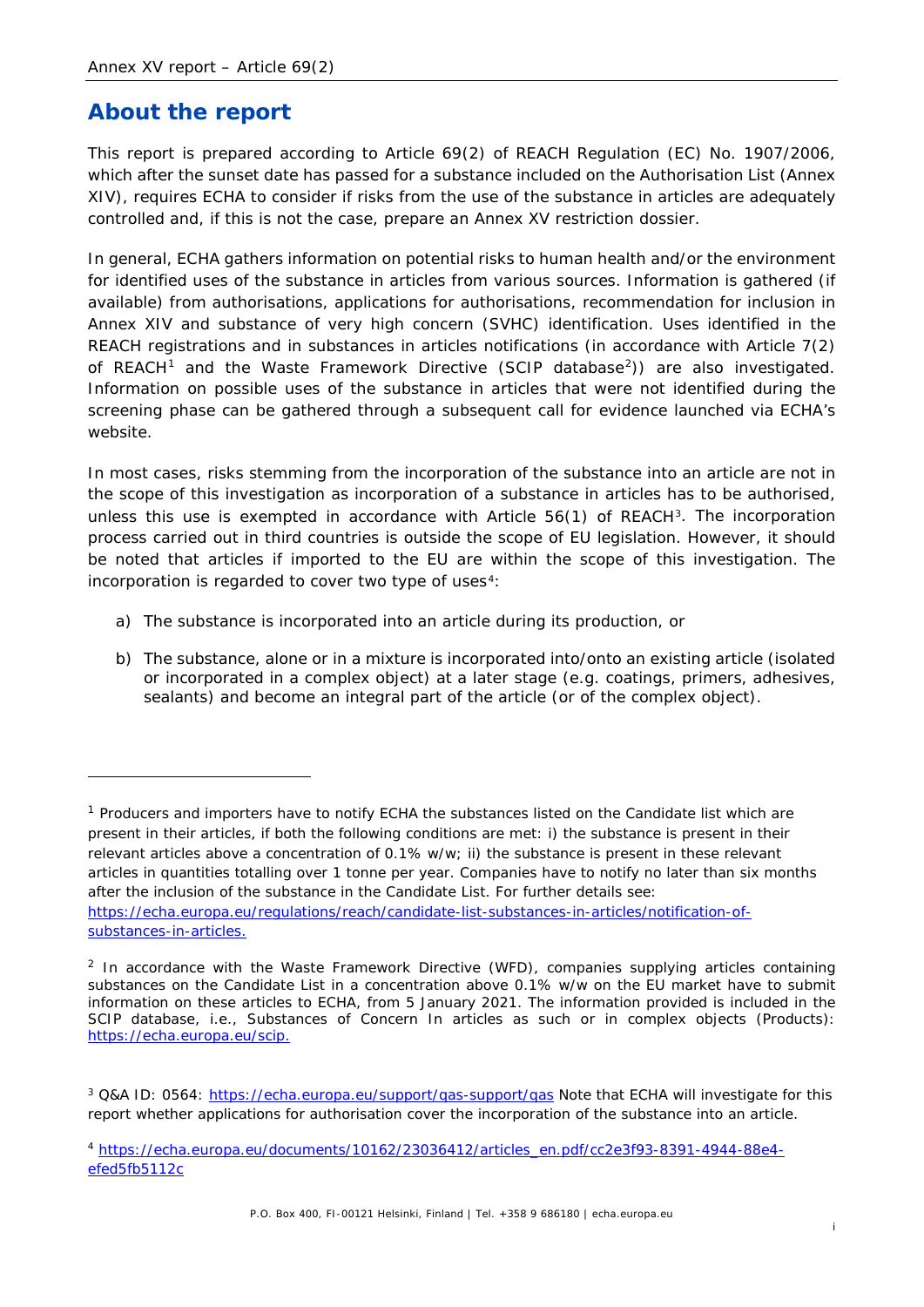It is to be noted that there are several specific exemptions from the authorisation requirements<sup>5</sup>, while only few exemptions are envisaged in case of restrictions. These include manufacture and placing on the market or use of a substance in scientific research and development, risks to human health of the use of the substance in cosmetic products and when a substance is used as an on-site isolated intermediate.

<span id="page-2-0"></span><sup>5</sup> [https://echa.europa.eu/documents/10162/13640/generic\\_exemptions\\_authorisation\\_en.pdf/9291ab2a](https://echa.europa.eu/documents/10162/13640/generic_exemptions_authorisation_en.pdf/9291ab2a-fe2f-418d-9ce7-4c5abaaa04fc)[fe2f-418d-9ce7-4c5abaaa04fc](https://echa.europa.eu/documents/10162/13640/generic_exemptions_authorisation_en.pdf/9291ab2a-fe2f-418d-9ce7-4c5abaaa04fc)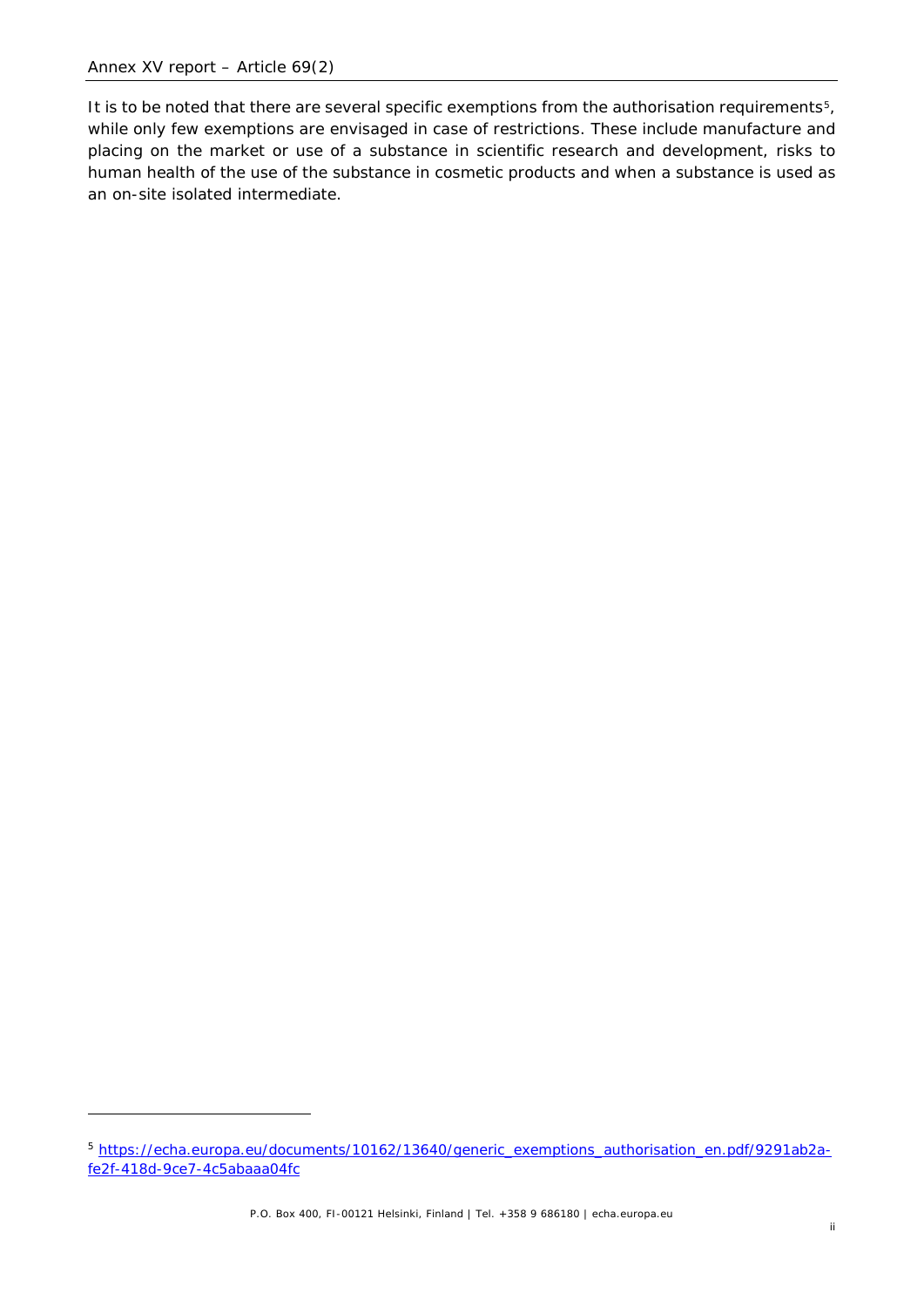## **Contents**

| E. Justification why the proposed restriction is the most appropriate Community-wide measure |
|----------------------------------------------------------------------------------------------|
|                                                                                              |
|                                                                                              |
|                                                                                              |
|                                                                                              |

### **Tables**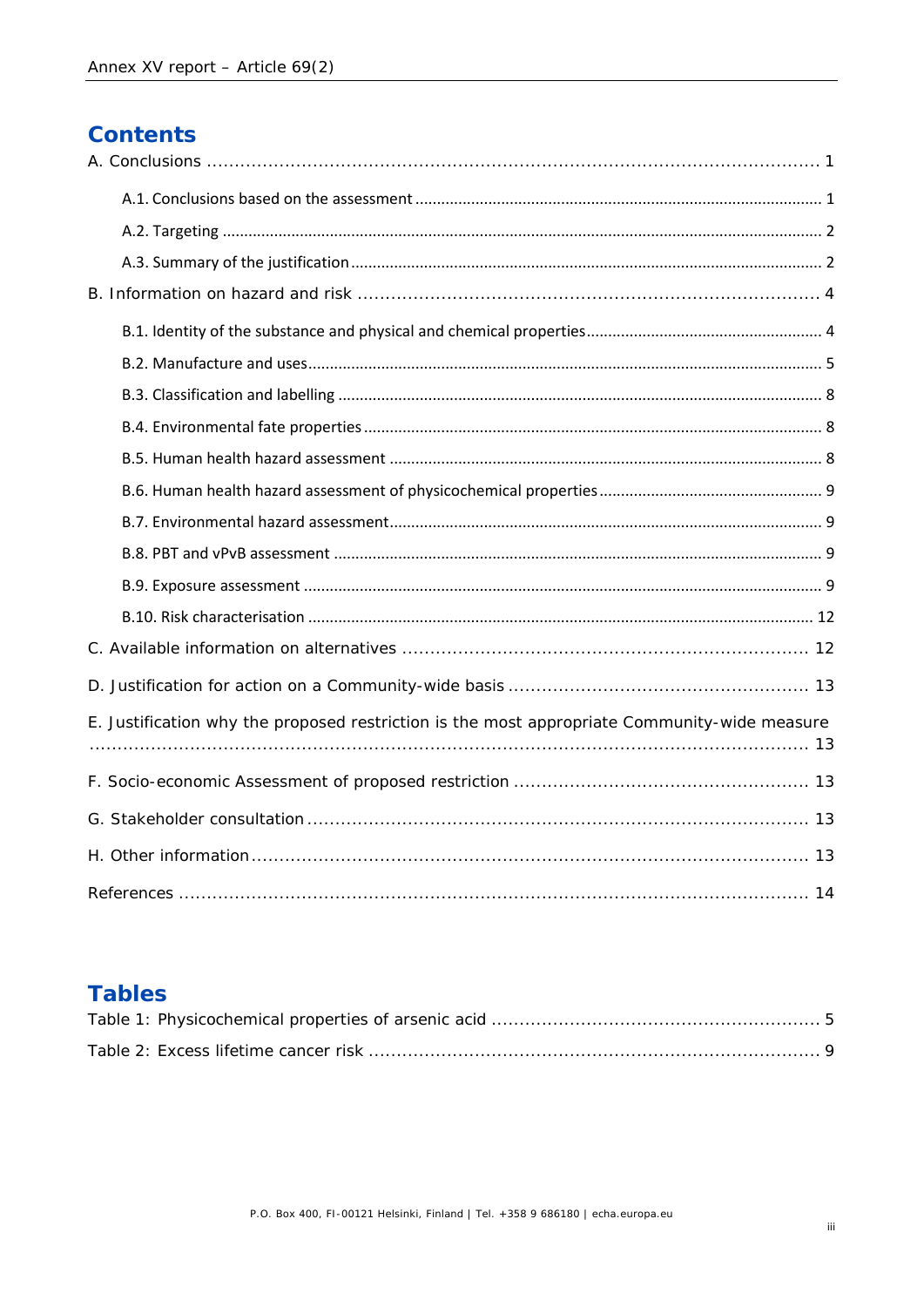### <span id="page-4-0"></span>**A. Conclusions**

#### <span id="page-4-1"></span>**A.1. Conclusions based on the assessment**

Arsenic acid has been included on the candidate list (19/12/2011; ED/77/2011) and into Annex XIV of REACH (Commission Regulation (EU) No 895/2014 of 14 August 2014) with a sunset date of 22/08/2017 due to its carcinogenic (category 1A) properties. According to REACH, ECHA needs to consider whether the use of the substance listed in the Annex XIV in articles poses a risk to human health or to the environment that is not adequately controlled. In such cases, ECHA prepares a restriction dossier which conforms to the Annex XV to REACH.

ECHA has gathered information on the uses of arsenic acid in articles from various sources. This includes information gathered during the SVHC listing and recommendation for the inclusion of this substance in Annex XIV, uses identified in the REACH registrations and information in the submitted (1) application for authorisation, substances in articles notifications (in accordance with Article 7(2) of REACH and the Waste Framework Directive) and various external database searches. Following an assessment of the available evidence, there appears to be two EU uses of arsenic acid to produce articles. One is an industrial use of arsenic acid for the treatment of copper foil used in the manufacture of Printed Circuit Board. An application for authorisation has been submitted and granted for this use<sup>[6](#page-4-2)</sup>.

In addition, less than 1 tonne per year of arsenic acid is used in the special glass industry as an intermediate, which means that it is exempt from REACH Authorisation. This use would only be exempted from REACH Restriction if the intermediate is manufactured and used at the same site (on-site isolated intermediate; Article 68(1) of REACH). From the available information it appears that this is not the case here, which would make it a transported isolated intermediate. This use could be covered by a REACH Restriction, if there is an unacceptable risk to human health or the environment, arising from the manufacture, use or placing on the market of the substance, which needs to be addressed on a Union-wide basis.

Submissions under the Waste Framework Directive indicate that there is arsenic acid in imported articles likely in quantities less than one tonne per year per supplier in the following categories of articles or complex objects:

- a) Spark-ignition and compression-ignition internal combustion piston engines, electrical ignition (Combined Nomenclature (CN) chapters and headings: 8407, 8408, 8511);
- b) Valves and similar appliances for pipes, boiler shells, tanks, vats or the like (CN chapter and heading: 8481) and
- c) Instruments and appliances used in medical, surgical, dental or veterinary sciences (CN chapter and heading: 9018, 9031, 9033).

ECHA considers that there is no EU use of arsenic acid in articles that would lead to a nonadequately controlled risk that are not already regulated under REACH Authorisation. However, based on available information from the SCIP database, there appears to be a presence of arsenic acid in articles being imported to the EU. This database information being the only information on arsenic acid in articles, ECHA concludes that before any further action on the substance it will

<span id="page-4-2"></span><sup>6</sup> <https://ec.europa.eu/docsroom/documents/44426>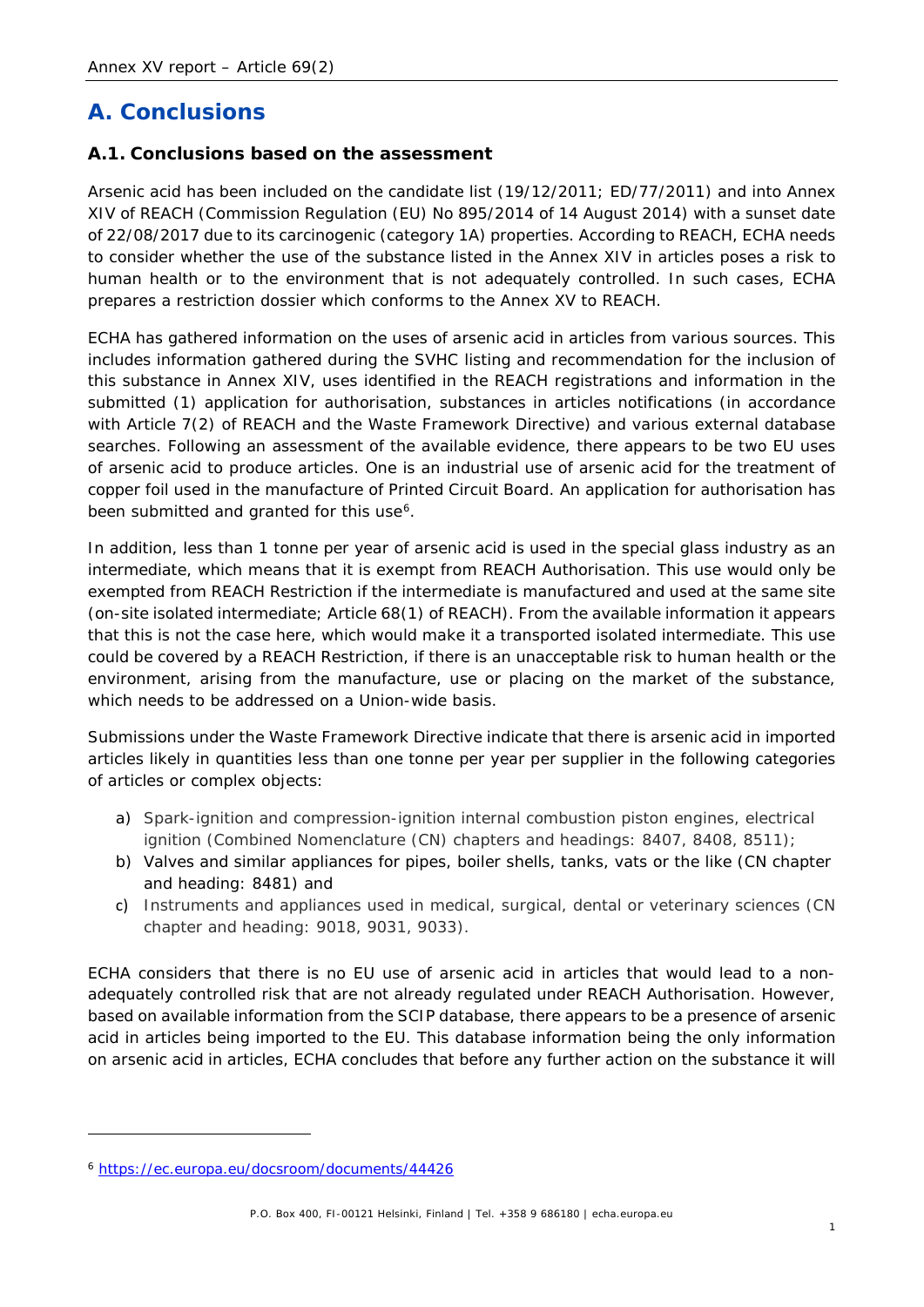monitor the presence of the substance in articles via SCIP (Substances of Concern In articles as such or in complex objects) and Substances in Articles notifications.

The information in the SCIP database allows the users of the articles to assess the risk from their uses and take appropriate risk reduction measures, as information is available throughout the whole lifecycle of products and materials, including at the waste stage.

The call for evidence was organised from 03/02/2021 to 17/03/2021. The European Special Glass Association provided information on the use and tonnage of arsenic acid in the special glass industry. This information is added to the relevant parts of this report. Furthermore, the SCIP information is included in the report after the call.

It should be noted that like for other inorganic salts of metals, any hazard would likely come from the metal (arsenic in this case) and if arsenic were to be found in articles (e.g. following analytical analysis during an enforcement campaign), it would be difficult for enforcement authorities to know whether this would be coming from arsenic acid or different arsenic salts.

#### <span id="page-5-0"></span>**A.2. Targeting**

This report is targeted on the potential release of arsenic acid from articles or exposure to arsenic acid when used in articles throughout its lifecycle (including the waste stage) and whether or not such use should be restricted. The report is focused on human health hazard due to which the substance is placed on the Annex XIV. Other hazards are not taken into account in this report.

This targeting is based on the Article 69(2) of REACH Regulation that requires ECHA to consider if the use of the substance in articles poses a risk to human health or the environment that is not adequately controlled and prepare an Annex XV dossier for an appropriate restriction if this is the case. The incorporation of an Annex XIV substance into an article is a use which is subject to the authorisation requirement<sup>7</sup>.

#### <span id="page-5-1"></span>**A.3. Summary of the justification**

#### **A.3.1. Identified uses, hazard, exposure/emissions and risk**

#### *Information on uses*

Based on the information gathered during the SVHC listing and recommendation for the inclusion of the substance in Annex XIV, uses identified in the REACH registrations and information in the received application for authorisation for which authorisation has been granted, the (current and previous) uses of arsenic acid include:

- Intermediate use in the production of basic alloys
- Intermediate use in the production of certain special glass types
- Production of copper foil for printed circuit boards

<span id="page-5-2"></span><sup>7</sup> Q&A ID No 564: [https://echa.europa.eu/support/qas-](https://echa.europa.eu/support/qas-support/qas?p_p_id=journalqasearch_WAR_journalqaportlet&p_p_lifecycle=0&p_p_state=normal&p_p_mode=view&p_p_col_id=column-1&p_p_col_pos=2&p_p_col_count=3)

[support/qas?p\\_p\\_id=journalqasearch\\_WAR\\_journalqaportlet&p\\_p\\_lifecycle=0&p\\_p\\_state=normal&p\\_p\\_m](https://echa.europa.eu/support/qas-support/qas?p_p_id=journalqasearch_WAR_journalqaportlet&p_p_lifecycle=0&p_p_state=normal&p_p_mode=view&p_p_col_id=column-1&p_p_col_pos=2&p_p_col_count=3) [ode=view&p\\_p\\_col\\_id=column-1&p\\_p\\_col\\_pos=2&p\\_p\\_col\\_count=3](https://echa.europa.eu/support/qas-support/qas?p_p_id=journalqasearch_WAR_journalqaportlet&p_p_lifecycle=0&p_p_state=normal&p_p_mode=view&p_p_col_id=column-1&p_p_col_pos=2&p_p_col_count=3)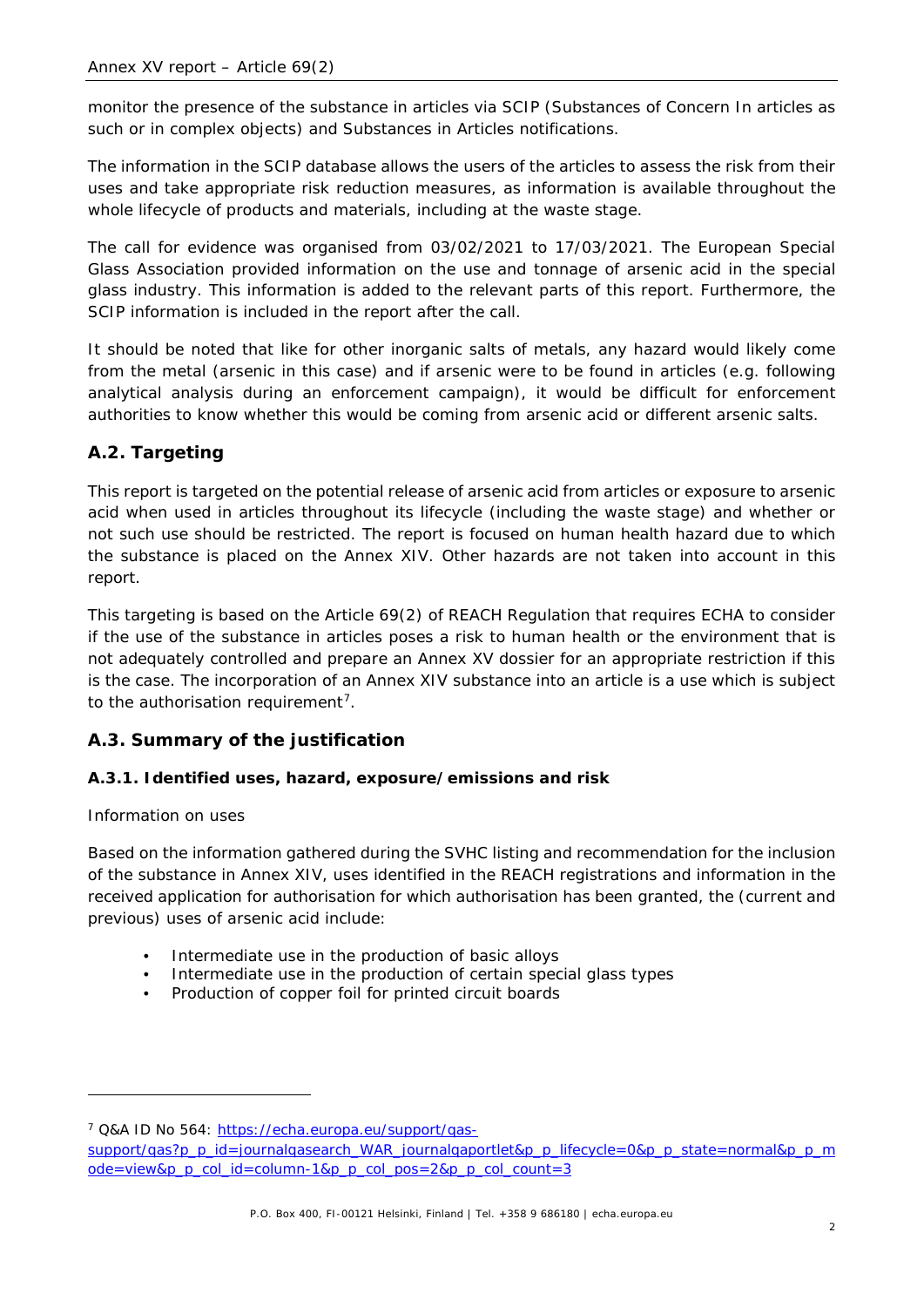Submissions under the Waste Framework Directive indicate that there is arsenic acid in imported articles likely in quantities less than one tonne per year per supplier in the following categories of articles or complex objects:

- a) Spark-ignition and compression-ignition internal combustion piston engines, electrical ignition (Combined Nomenclature (CN) chapters and headings: 8407, 8408, 8511);
- b) Valves and similar appliances for pipes, boiler shells, tanks, vats or the like (CN chapter and heading: 8481) and
- c) Instruments and appliances used in medical, surgical, dental or veterinary sciences (CN chapter and heading: 9018, 9031, 9033).

#### *Information on hazards*

Arsenic acid is included in Annex XIV based on its carcinogenic (category 1A) properties. Other endpoints are not relevant for this dossier.

Arsenic acid (and its salts) are classified in Regulation 1272/2008 (CLP) as: Carc. 1A H350; Acute Tox. 3 H331; Acute Tox. 3 H301; Aquatic Acute 1 H400; Aquatic Chronic 1 H410.

The opinion of the RAC on the evaluation of the occupational exposure limits (OELs) for arsenic acid and its inorganic salts (RAC, 2017) states that "Despite mechanistic indications of a threshold mode of action, the available data do not allow the identification of a threshold".

#### *Information on emissions/release/exposure*

There are indications that arsenic acid is in imported articles, however before any further action on the substance ECHA will monitor the presence of the substance in articles via SCIP (Substances of Concern In articles as such or in complex objects) and Substances in Articles notifications.

#### *Characterisation of risk*

There are indications that arsenic acid is in imported articles, however before any further action on the substance ECHA will monitor the presence of the substance in articles via SCIP (Substances of Concern In articles as such or in complex objects) and Substances in Articles notifications.

#### **A.3.2. Justification that action is required on a Union-wide basis**

No restriction is proposed at present.

#### **A.3.3. Justification that the proposed restriction is the most appropriate Union-wide measure**

No restriction is proposed at present.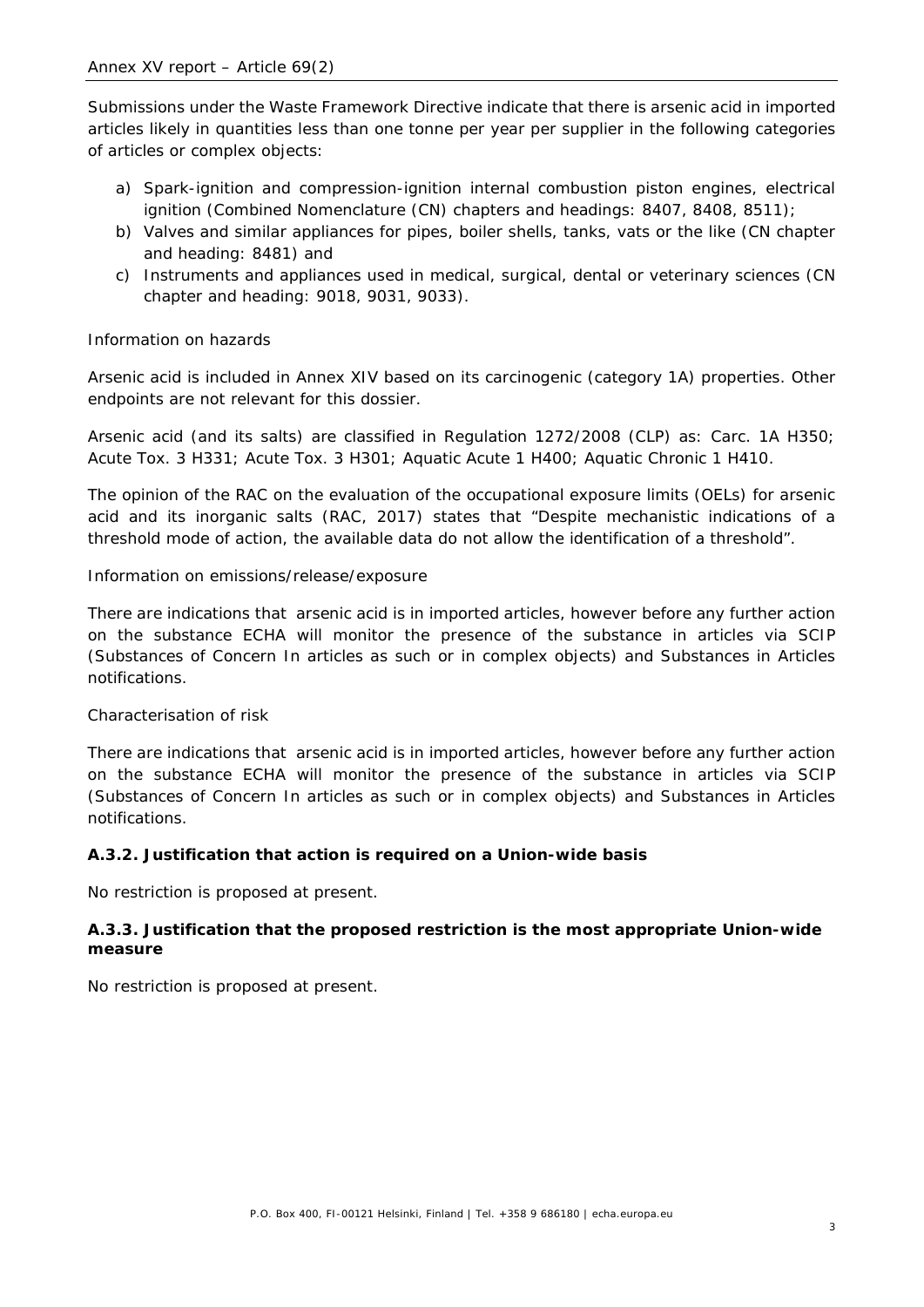### <span id="page-7-0"></span>**B. Information on hazard and risk**

#### <span id="page-7-1"></span>**B.1. Identity of the substance and physical and chemical properties**

#### **B.1.1. Name and other identifiers of the substance**

*Arsenic acid*

Chemical name: Arsenic acid

EC Number: 231-901-9

CAS Number: 7778-39-4

IUPAC Name: Arsenic acid

#### **B.1.2. Composition of the substance(s)[8](#page-7-2)**

*Arsenic acid*

Chemical name: Arsenic acid

EC Number: 231-901-9

CAS Number: 7778-39-4

IUPAC Name: Arsenic acid

Molecular formula: AsH<sub>3</sub>O<sub>4</sub>

Structural formula: Source, ECHA

 $\begin{array}{c}\n\text{or} \\
\begin{array}{c}\n\text{or} \\
\text{or} \\
\begin{array}{c}\n\text{or} \\
\text{or} \\
\text{or} \\
\text{or} \\
\text{or} \\
\text{or} \\
\end{array}\n\end{array}$ 

Molecular weight: 141.94 Typical proportion %: >80% (w/w) Concentration range %: 90-100% (w/w)

#### **B.1.3. Physicochemical properties**

Arsenic acid, anhydrous, CAS Nr. 7778-39-4 has not been isolated but is only found in solution where it is largely ionised. Its hemihydrate form, arsenic acid, hemihydrate (As2H8O9), with CAS Nr. 7774-41-6 does form stable crystals.

<span id="page-7-2"></span><sup>8</sup> Synonyms can be found from Brief profile available on ECHA's website: [https://echa.europa.eu/brief](https://echa.europa.eu/brief-profile/-/briefprofile/100.029.001)[profile/-/briefprofile/100.029.001](https://echa.europa.eu/brief-profile/-/briefprofile/100.029.001)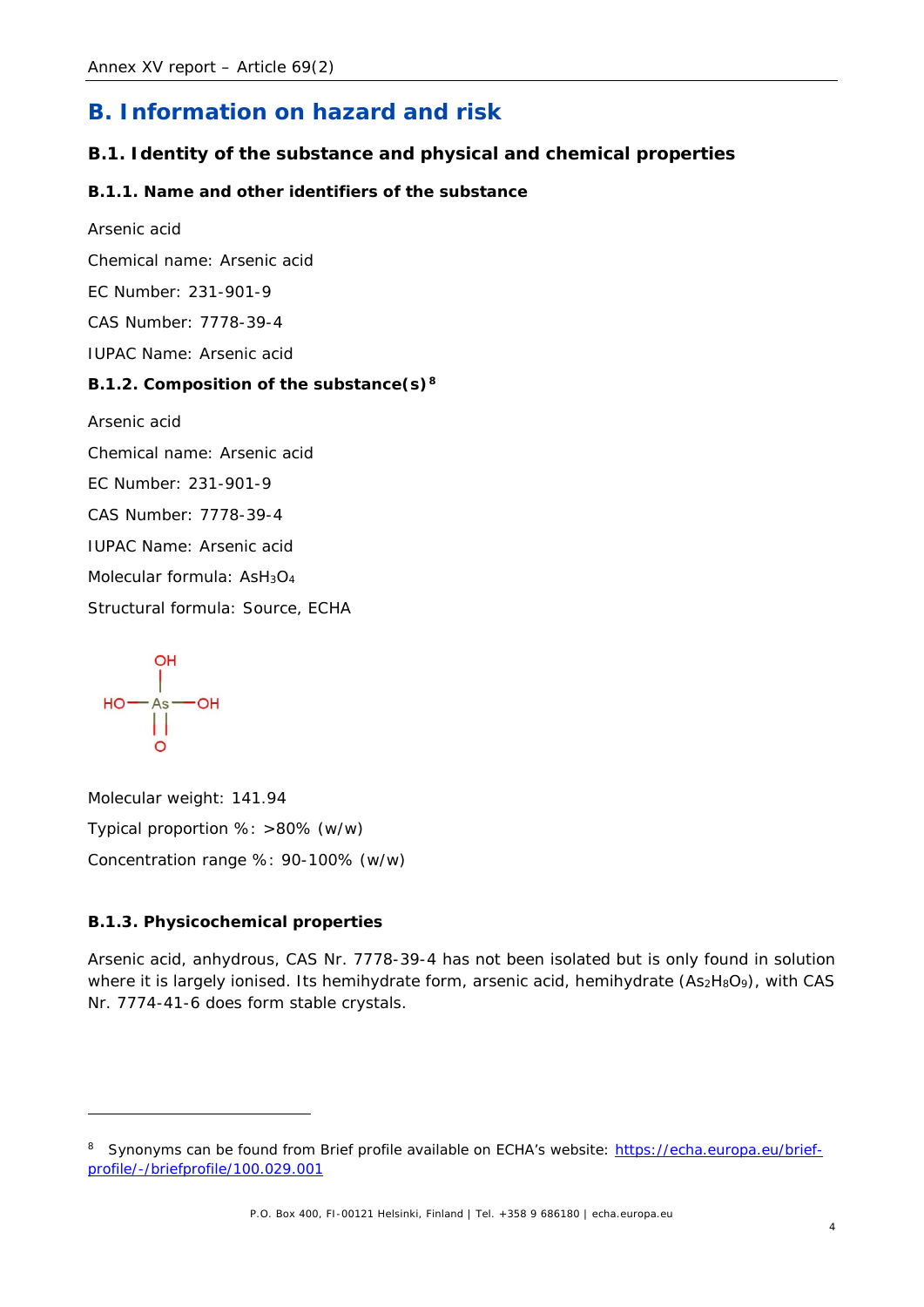| <b>REACH ref Annex</b> | <b>Property</b>                                      | <b>Value</b>                |
|------------------------|------------------------------------------------------|-----------------------------|
| VII, 7.1               | Physical state at 20°C and 101.3 KPa                 | Liquid, solid               |
| VII, 7.2               | Melting / freezing point                             | $35.5^{\circ}$ C            |
| VII, 7.3               | Boiling point                                        | 160°C at 1013 hPa           |
| VII, 7.5               | Vapour pressure                                      | 12.58 hPa at $15^{\circ}$ C |
| VII, 7.7               | Water solubility                                     | 302 g/L at 12.5°C           |
| VII, 7.8               | Partition coefficient n-octanol/water (log<br>value) |                             |
| XI, 7.16               | Dissociation constant                                | $pKa 2 = 7.089 +/- 0.01$    |

<span id="page-8-1"></span>

| Table 1: Physicochemical properties of arsenic acid |
|-----------------------------------------------------|
|-----------------------------------------------------|

Source: SVHC support document for arsenic acid (ECHA, 2011).

#### **B.1.4. Justification for grouping**

In the context of this article 69(2) screening, no group has been assessed; only the Annex XIV substance arsenic acid.

#### <span id="page-8-0"></span>**B.2. Manufacture and uses**

#### **B.2.1. Manufacture, import and export of the substance**

According to the background document for arsenic acid in the context of ECHA's recommendation for the inclusion of substances in Annex XIV (ECHA, 2012), arsenic acid was imported in a tonnage of 100-1000 t/y partly as aqueous solution in 2010. ECHA does not have more recent information on this imported tonnage figure (as of 10 December 2020).

No manufacture was reported at the time of the 4<sup>th</sup> recommendation. However, in 2014 a further transported isolated intermediate registration dossier was submitted, which included a "manufacturing of arsenic acid" lifecycle stage reported at 100-1000 t/y. The registration also includes the intermediate (precursor) use of arsenic acid at industrial sites, with the sector of use indicated as 'manufacture of basic metal, including alloys". This 2014 dossier is still the last registration dossier received by ECHA for arsenic acid (as of 5 May 2021).

It should be noted that the manufacturing lifecycle stage (including synthesis, transfer and storage steps) is not subject to the authorisation process. Furthermore, the manufacture of the substance may be possible for the uses exempted from authorisation (ECHA, 2015), and for the export.

#### **B.2.2. Uses in articles**

#### **Special glass**

According to the background document for arsenic acid in the context of ECHA's recommendation for the inclusion of substances in Annex XIV (ECHA, 2012), the main use (97 % of the uses) (Annex XV, ECHA 2011) in EU was as a fining agent in the manufacture of speciality glass for removing bubbles from the glass melt. This use of the substance appeared to be similar to the use of diarsenic trioxide  $As_2O_3$  in glass making (Background document for  $As_2O_3$  Annex XV, ECHA, 2010).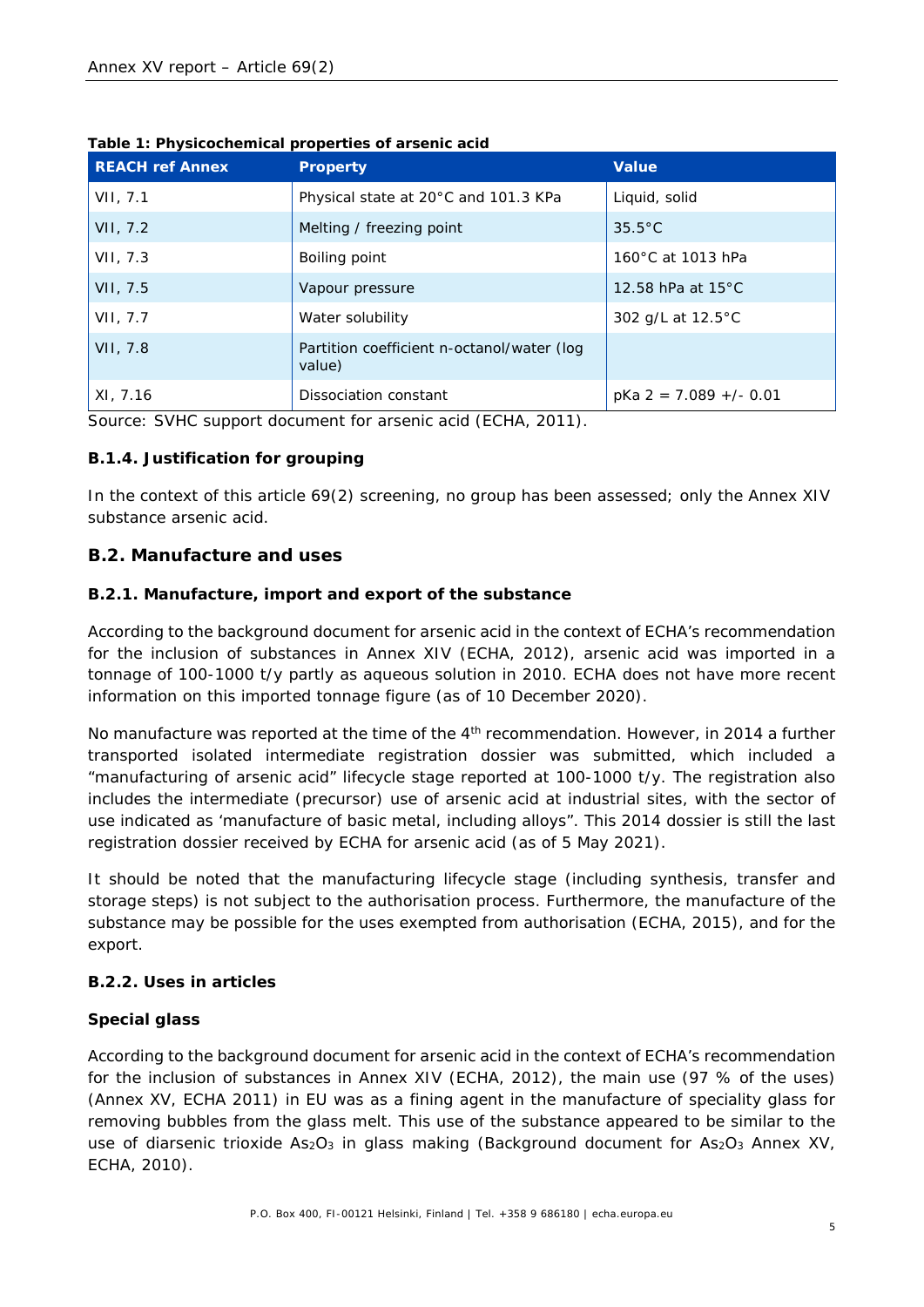During the call for evidence (CfE) of this report in Feb-Mar 2021, The European Special Glass Producers Association (ESGA<sup>[9](#page-9-0)</sup>) (CfE, 2021) clarified that arsenic acid is used by a low number of companies to produce some special glass types for specific articles. The main and essential applications of those glass types are reported to be for articles in e.g. aerospace and military sectors. According to ESGA, some of these applications require high quality glass with specific propertises only brought about by arsenic acid: low electric conductivity, high transparency, high homogeneity. As a side but beneficial effect, the transformation of arsenic acid (As V) into trivalent arsenic (As III) is associated to a release of oxygen (fining effect) which leads to a very efficient removal of bubbles from glass, thereby removing the need to complexify the process and to use other substances as refining agents. ESGA confirm this use as an intermediate and based on the information available to ECHA it appears to be an transported isolated intermediate use, which in accordance with REACH article 3(15) means that the substance is transformed into another substance and therefore is not expected to be present in the final article.

The ESGA (CfE, 2021) indicated that to the best of its knowledge, the tonnage band for use of arsenic acid by the special glass industry was between 100 t/y and 1,000 t/y until 2019. However the ESGA reports that since 2020, it is below 1 t/y for arsenic acid. The reduction in tonnage is due to a change of process together with a change of substance for applications for which it was possible, after heavy research and investments. According to ESGA, the remaining tonnage (less than 1 t/y) is necessary to provide to essential applications (see above) certain highly specific properties not obtainable otherwise.

#### **Copper foil for printed circuit boards**

According to the background document for arsenic acid in the context of ECHA's recommendation for the inclusion of substances in Annex XIV (ECHA, 2012), the second known use of arsenic acid is in the production of copper foil for printed circuit boards (electronic components sector). In 2015, an authorisation has been applied for (and granted with Commission Implementing Decision of 7.6.2019, C(2019) 4134 final)<sup>[10](#page-9-1)</sup> for this use. This AfA describes how the rolls of base foil, or drums foil, are processed through a sequence of chemical and electro-chemical processing steps. The final processes apply protective chemical conversion coatings that prevent corrosion to both surface of the foil during storage or lamination. Arsenic acid is used as adjuvant that prevents the formation of hydrogen during the electrochemical reactions. In the AfA, the technical function is as a surface agent and the tonnage is reported as 3.25 tonnes per year, all imported. As stated in the opinion by RAC and SEAC (RAC and SEAC, 2017), it is important to recognise that the final product, the copper foils, do not contain arsenic acid. Any arsenic acid is either included on a matrix (which has a key role in the electrolytic treatment of the copper foils) or precipitated in undefined arsenic forms by rinsing. The RAC and SEAC opinion described how the aqueous effluents are subject to on-site wastewater treatment before release to municipal sewer. RAC considers the RMMs to be generally appropriate and effective in limiting the risks to workers and the general population and no additional conditions for authorisation are proposed. This is also reflected in the Commission decision.

<span id="page-9-0"></span><sup>&</sup>lt;sup>9</sup> The Glass Industry is composed of five subsectors: container glass, flat glass, domestic glass, continuous filament glass and special glass. Special glass is the smallest sector in terms of production. It produces mainly high value products of very specific applications. More information can be found on the Glass Alliance Europe (GAE) webpage (Glass Applications - [Glass Alliance Europe\)](https://www.glassallianceeurope.eu/en/applications)

<span id="page-9-1"></span><sup>10</sup> [https://echa.europa.eu/applications-for-authorisation-previous-consultations/-/substance](https://echa.europa.eu/applications-for-authorisation-previous-consultations/-/substance-rev/12449/term)[rev/12449/term](https://echa.europa.eu/applications-for-authorisation-previous-consultations/-/substance-rev/12449/term)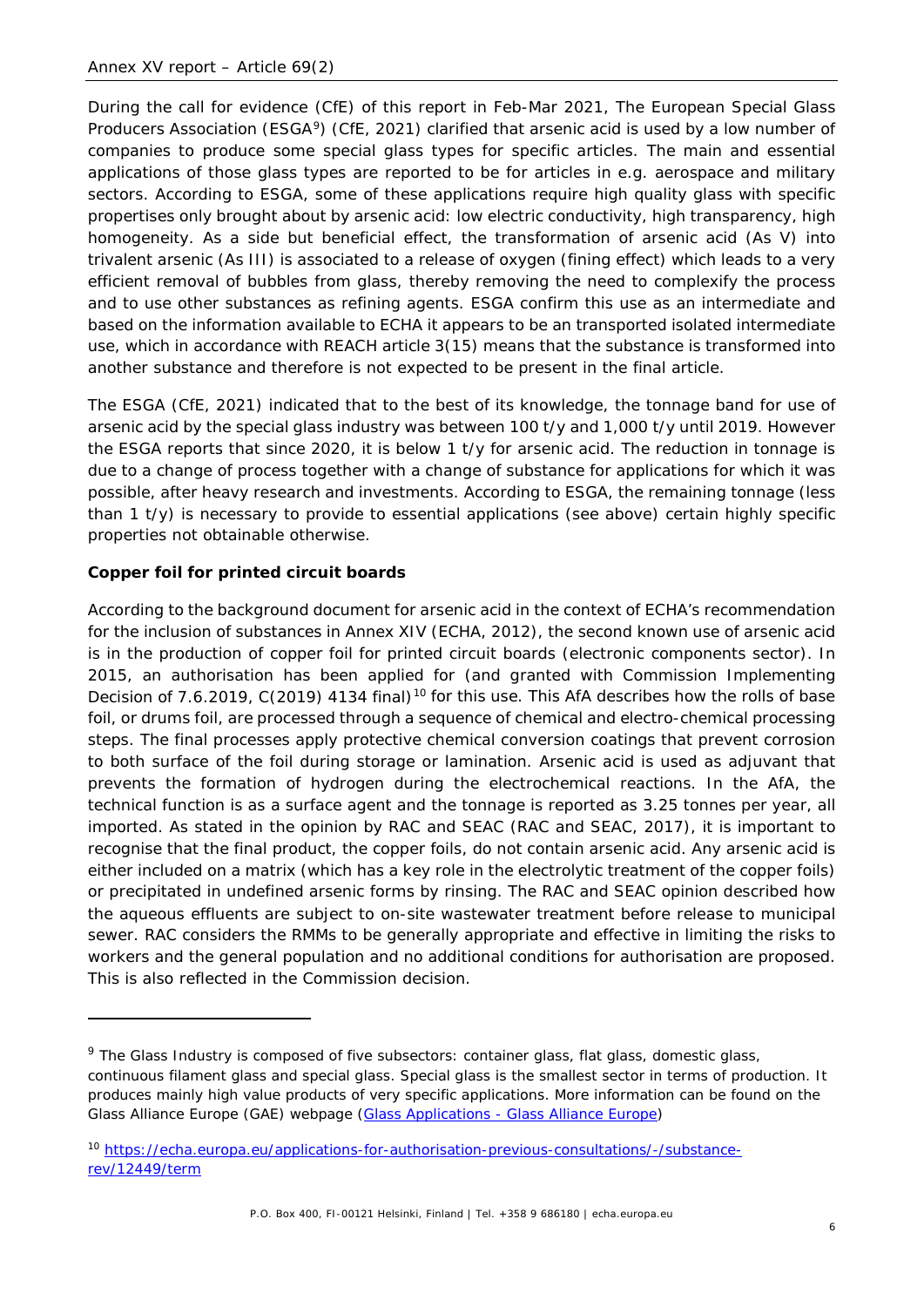The condition of the authorisation related to the tonnage is that the amount of arsenic acid used by the authorisation holder in the authorised use does not exceed 1 tonne per year until 2020, 800 kg per year until 2022 and 700 kg per year until 2024. This authorisation has a review period which shall expire on 22 August 2024 and the latest submission date for the review report is 22 March 2023. It is important to note that the AfA has been submitted to allow enough time to phase out arsenic acid in this use and ECHA has been informed that the applicant does not intend to submit a further AfA after the review date.

The recycling or waste handling of articles where the specific substance is incorporated are not expected to cause exposure to humans (workers or indirectly exposed via the environment) as the concentrations of the substance are low as described in the authorisations.

The use information in two more recent registration dossiers (falling under the joint submission) were consistent with what was considered in the background document for arsenic acid in the context of ECHA's recommendation for the inclusion of substances in Annex XIV (ECHA, 2012). A 2014 registration dossier also included the intermediate (precursor) use of arsenic acid at industrial sites, with the sector of use indicated as 'manufacture of basic metal, including alloys".

One downstream user report was also received in 2012, with use information also consistent with the joint submission use information.

To date no application for authorisation (AfA) has been received for the main use (glass making) reported above. It is assumed this is because this use is considered as an intermediate use and/or it has been phased out following inclusion of arsenic acid on the Authorisation List (Annex XIV), similar to that done for diarsenic trioxide and diarsenic pentaoxide (IT CA, 2017).

#### **Substance in article notifications (SiA) and submissions under the Waste Framework Directive (SCIP)**

To date no SiA notifications have been made under Article 7(2) for arsenic acid.

The data submitted by suppliers of articles to the SCIP database identify the presence of arsenic acid, in a concentration above 0.1% w/w in articles as such or in complex objects, in particular in the following categories of articles or complex objects:

- d) Spark-ignition and compression-ignition internal combustion piston engines, electrical ignition (Combined Nomenclature (CN) chapters and headings: 8407, 8408, 8511);
- e) Valves and similar appliances for pipes, boiler shells, tanks, vats or the like (CN chapter and heading: 8481) and
- f) Instruments and appliances used in medical, surgical, dental or veterinary sciences (CN chapter and heading: 9018, 9031, 9033).

From the data submitted to the SCIP database, it seems that the presence of that substance results from the use or incorporation of the following type of mixtures containing arsenic acid in their composition, during the production or assembling of the articles or complex objects listed above:

- fibre, leather, rubber and polymerised materials preservatives (European product categorisation system [\(EuPCS\)](https://poisoncentres.echa.europa.eu/eu-product-categorisation-system) code: PP-BIO-9);
- candles scented and unscented (EuPCS code: PC-AIR-7).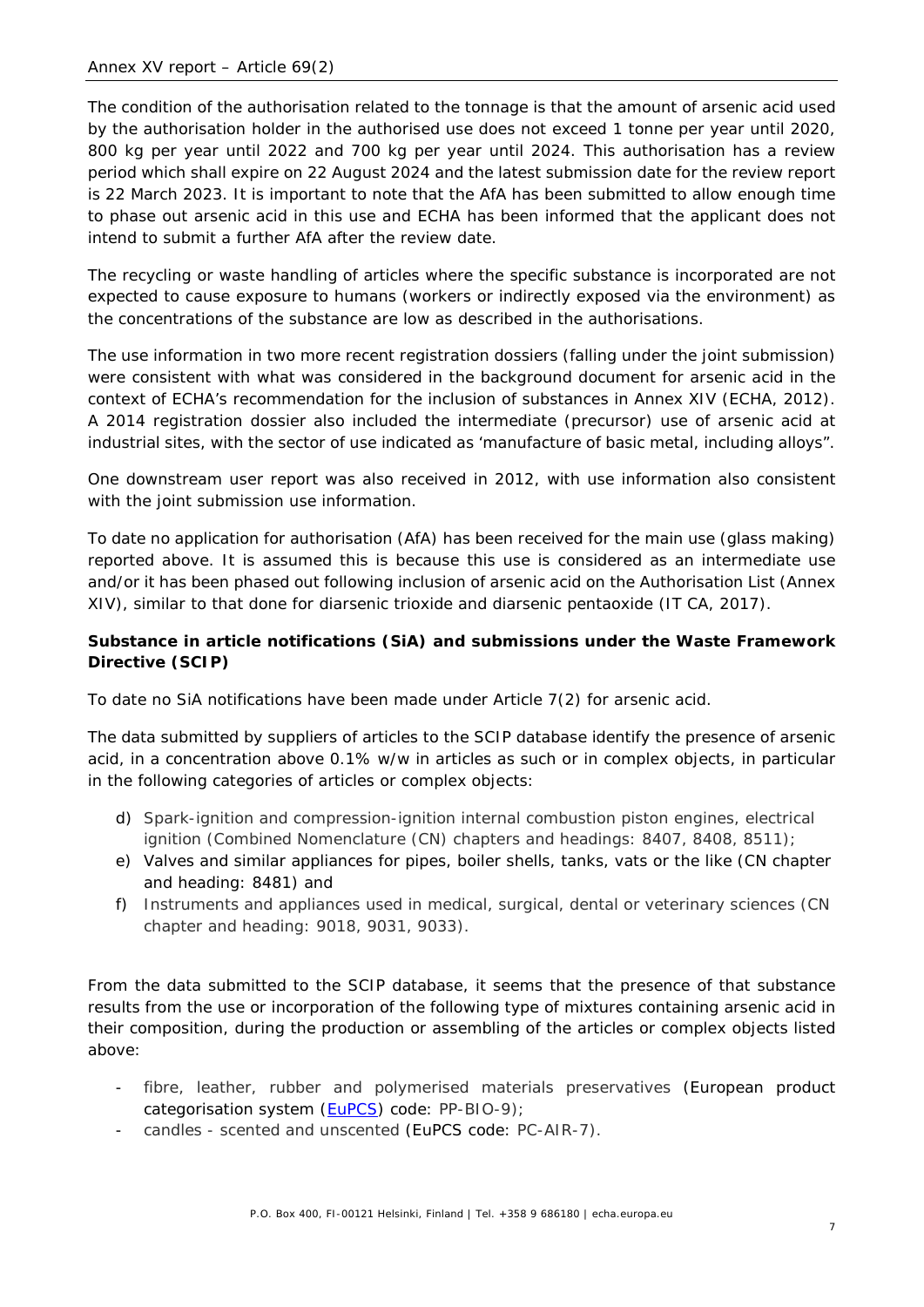In addition, suppliers of articles also submitted data referring to the presence of arsenic acid in articles made of steel, carbon steel (non-alloy steel), and other materials such as rubber and elastomers.

Submissions under the Waste Framework Directive indicate that arsenic acid is used in imported articles likely in quantities less than one tonne per year per supplier<sup>[11](#page-11-3)</sup>.

#### **B.2.3. Uses advised against by the registrants**

There are no uses advised against in the registrations.

#### **B.2.4. Description of targeting**

This Annex XV, Article 69(2) report is targeted on the potential release of arsenic acid from articles and exposure to arsenic acid when used in articles and whether or not such use should be restricted. Furthermore, targeting is based on the hazard for which the substance was included in the Annex XIV, i.e. carcinogenicity. It is to be noted however, that according to article 56 of REACH, incorporation of an Annex XIV substance in articles falls under the authorisation procedure. This is further explained in the Q&A ID no 564 (see footnote 1).

#### <span id="page-11-0"></span>**B.3. Classification and labelling**

#### **Classification according to CLP**

#### *Arsenic acid*

Carc. 1A H350; Acute Tox. 3 H331; Acute Tox. 3 H301; Aquatic Acute 1 H400; Aquatic Chronic 1 H410.

#### **Classification according to the Classification and Labelling Inventory**

There have been 14 notifications (in 4 aggregations) to the C&L inventory for arsenic acid. 4 of them reproducing the harmonised classification (above). 6 of them are deviating i.e. dropping the aquatic acute 1. 4 of the notifications add additional self-classifications i.e. Skin Corr. 1C, Eye Dam.1, Repr 2.

#### <span id="page-11-1"></span>**B.4. Environmental fate properties**

Not relevant.

#### <span id="page-11-2"></span>**B.5. Human health hazard assessment**

Arsenic acid was included in Annex XIV based on its carcinogenic properties (Carc. 1A). Other human health endpoints are not relevant for this dossier. In the context of applications for authorisations, RAC has established a reference dose response relationship for carcinogenicity of the 3 inorganic arsenic compounds diarsenic pentoxide, diarsenic trioxide and arsenic acid (RAC, 2013) in which the risk estimates were derived (see Table 2 below). In terms of bioavailability, it is stated that "Data on the speciation of arsenic under different exposure

<span id="page-11-3"></span><sup>&</sup>lt;sup>11</sup> The SiA notification needs to be done when the substance is present in articles in quantities totalling over 1 tonne per year and ECHA has not received any SiA notifications as.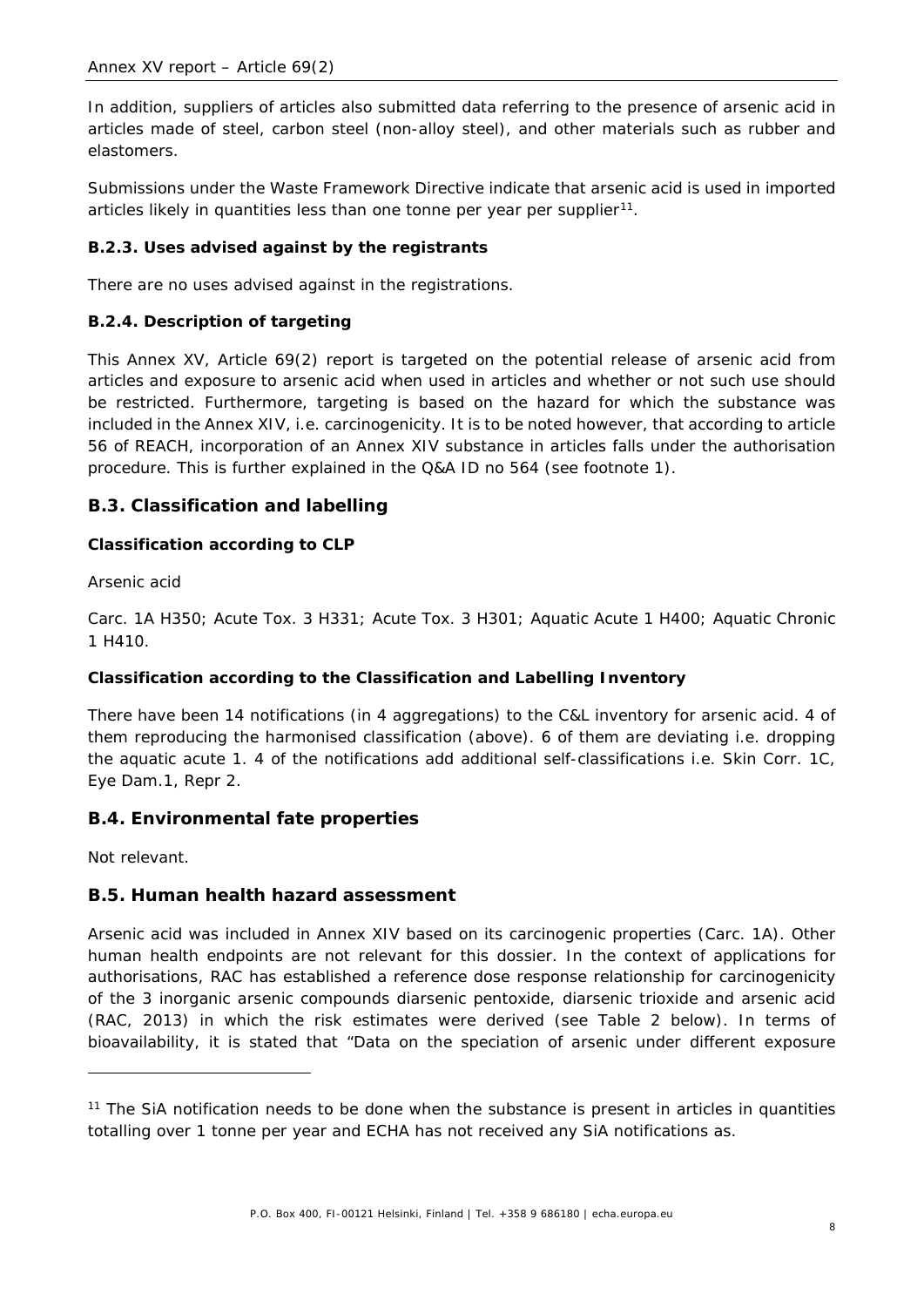conditions are inadequate to permit any differentiation, therefore the risk assessments below are considered to apply to all forms of inorganic arsenic, in the absence of data to the contrary".

| Population/route   | <b>Parameters</b>                  | Excess lifetime lung                            | <b>Excess lifetime risk</b>               |
|--------------------|------------------------------------|-------------------------------------------------|-------------------------------------------|
|                    |                                    |                                                 |                                           |
|                    |                                    | cancer mortality risk                           | of lung tumours                           |
|                    |                                    |                                                 |                                           |
| Workers            | 40 year working life               | 1.4 x 10 <sup>-4</sup> per µg As/m <sup>3</sup> |                                           |
|                    | (8h/day, 5d/week)                  |                                                 |                                           |
|                    |                                    |                                                 |                                           |
| General population | 70 years $(24 h/day)$              | 1.0 x 10 <sup>-3</sup> per µg As/m <sup>3</sup> |                                           |
|                    | every day); 89-year                |                                                 |                                           |
|                    | life expectancy                    |                                                 |                                           |
|                    |                                    |                                                 |                                           |
| Dermal exposure    | BMDL <sub>0.5</sub><br>$= 3$<br>μq |                                                 | 1.7 $\times$ 10 <sup>5</sup><br>per<br>μq |
|                    | (0.5%<br>As/kg/day                 |                                                 | $As/m3$ bw/day                            |
|                    | excess risk of cancer)             |                                                 |                                           |
|                    |                                    |                                                 |                                           |
| Oral<br>exposure   | $BMDLo.5 =$<br>$3 \mu g$           |                                                 | 1.7 $\times$ 10 <sup>-3</sup> per<br>uq   |
| (general           | As/kg/day (0.5%                    |                                                 | As/kg bw/day                              |
| population)        | excess risk of cancer)             |                                                 |                                           |
|                    |                                    |                                                 |                                           |

<span id="page-12-4"></span>**Table 2: Excess lifetime cancer risk**

The opinion of the RAC on the evaluation of the occupational exposure limits (OELs) for arsenic acid and its inorganic salts (RAC, 2017) states that "Despite mechanistic indications of a threshold mode of action, the available data do not allow the identification of a threshold".

In developing its opinion on the application for authorisation, RAC confirmed that it is not possible to determine a DNEL for the carcinogenic (category 1A) properties of the substance in accordance with Annex I of the REACH Regulation.

#### <span id="page-12-0"></span>**B.6. Human health hazard assessment of physicochemical properties**

Not relevant.

#### <span id="page-12-1"></span>**B.7. Environmental hazard assessment**

Not relevant.

#### <span id="page-12-2"></span>**B.8. PBT and vPvB assessment**

Not relevant.

#### <span id="page-12-3"></span>**B.9. Exposure assessment**

#### **B.9.1. General discussion on releases and exposure**

For this report only releases from articles and the exposure during the use of the substance in articles are relevant. When identified uses do not lead to arsenic acid being present in articles, there is no potential for releases or exposure from articles and no need for further assessment of that use.

It should be noted that, like for other inorganic salts of metals, any hazard would likely come from the metal ion (i.e. arsenic in this case) and if arsenic were to be found in articles (e.g.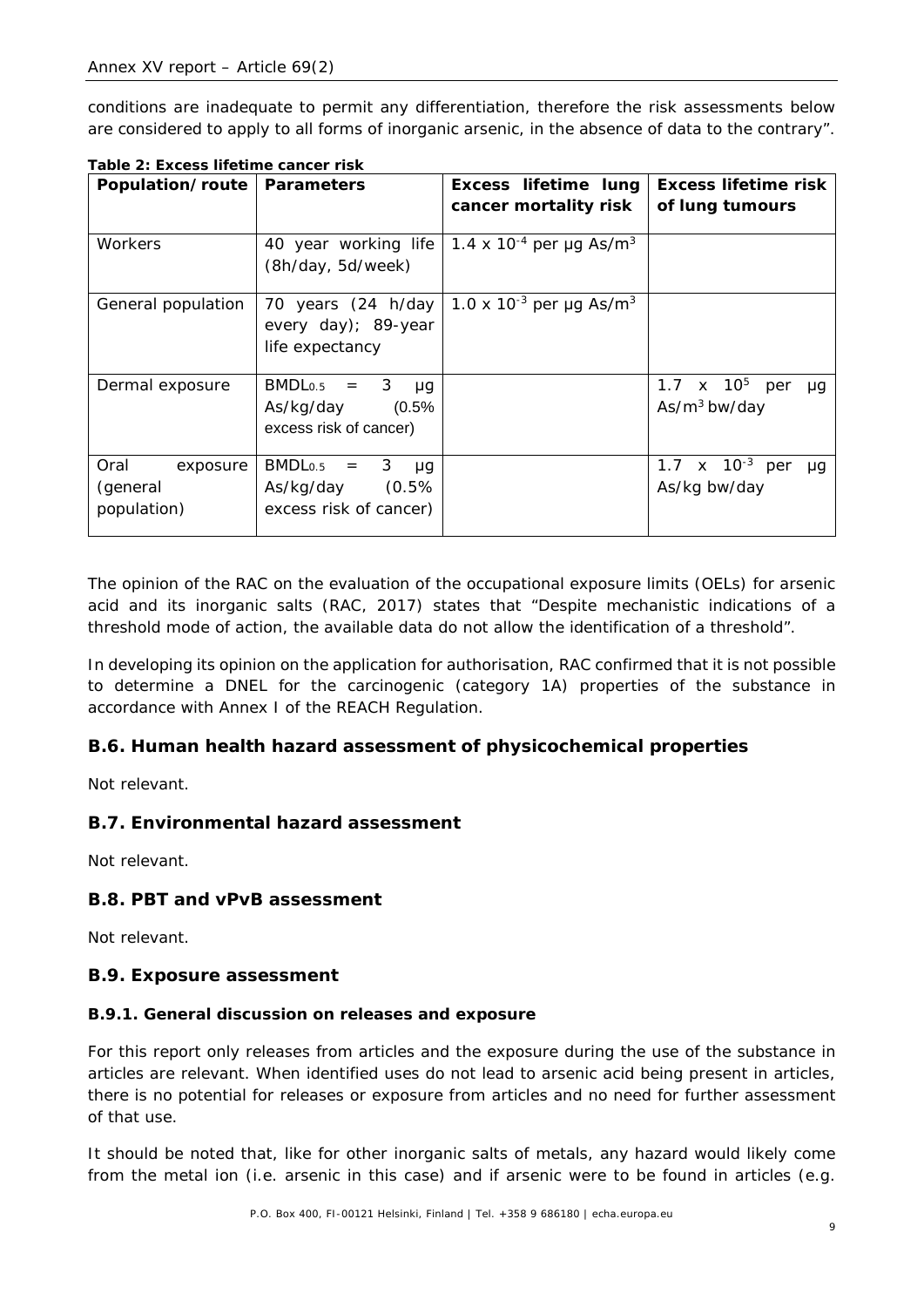following analytical analysis as part of an enforcement campaign), it would be difficult for enforcement authorities to know whether this would be coming from arsenic acid or different arsenic salts.

The following uses have been reported for arsenic acid.

#### Production of glass

In the EU, arsenic acid was used in the industrial Special Glass Sector, in particular in the manufacture of black and white ceramic glass. The available registration data indicated closed processes for the use in glass making (Process category (PROC) 1 and PROC 3), but also included transfer processes (PROCs 8a and 8b) where the opportunity for exposure could arise.

ECHA currently has no grounds for concern regarding releases from glass articles or exposure during the use of the arsenic acid in glass articles based on the information above, the available information on the use of arsenic acid in the production of glass (see Section B.2.2) and that no SiA notifications have been submitted for arsenic acid in glass articles.

Note: any risk associated with potential exposure of workers to the arsenic acid, when used as a transported isolated intermediate in the production of glass, was not in the scope of this screening report.

#### Production of copper foils in printed circuit boards

The rolls of base foil, or drums foil, are processed through a sequence of chemical and electrochemical processing steps. The 'Releases' section (9.1.1.2) of the Chemical Safety Report (AfA, 2017) states "It is assumed that 99.9% of the substance [arsenic acid] is consumed during the scenario. About 30% are included as arsenic on a matrix (copper sheets), whereas about 70% precipitate in undefined arsenic forms (e.g. as arsenic oxide and arsenic hydroxide) and become part of a waste sludge". However, the RAC and SEAC opinion (RAC, SEAC, 2017) on this AfA states that "it is important to recognise that the final product, the copper foils, do not contain arsenic acid. Any arsenic acid is removed from the finished articles by rinsing".

ECHA has not investigated the exposure from the recycling or waste handling of articles where the specific substance is incorporated. However, these are not expected to cause exposure to humans (workers or humans indirectly exposed via the environment) or to the environment as the concentrations of the substance in articles are reported to be negligible or low (below 0.1%) as described in the authorisations.

#### **B.9.1.1. Summary of the existing legal requirements**

The use of arsenic in wood preservation is covered by [entry 19 of annex XVII of REACH.](https://echa.europa.eu/documents/10162/a798c758-371f-41e5-a38d-5f8dc9ba739d)

Arsenic acid is subject to the Prior Informed Consent (PIC) Regulation (649/2012) and is listed in Part 1 of Annex I are subject to the export notification procedure.

The use of arsenic compounds in pharmaceuticals is covered by Regulation (EC) No 726/2004, Directive 2001/82/EC and Directive 2001/83/EC.

As a consequence of its classification as a carcinogen category 1A arsenic acid is covered by the following downstream legislation (Section 21 CLP Guidance Document, ECHA 2019);

• Chemical Agents Directive 98/24/EC and the Carcinogens and Mutagens Directive 2004/37/EC meaning that employers are obligated to minimize worker exposure to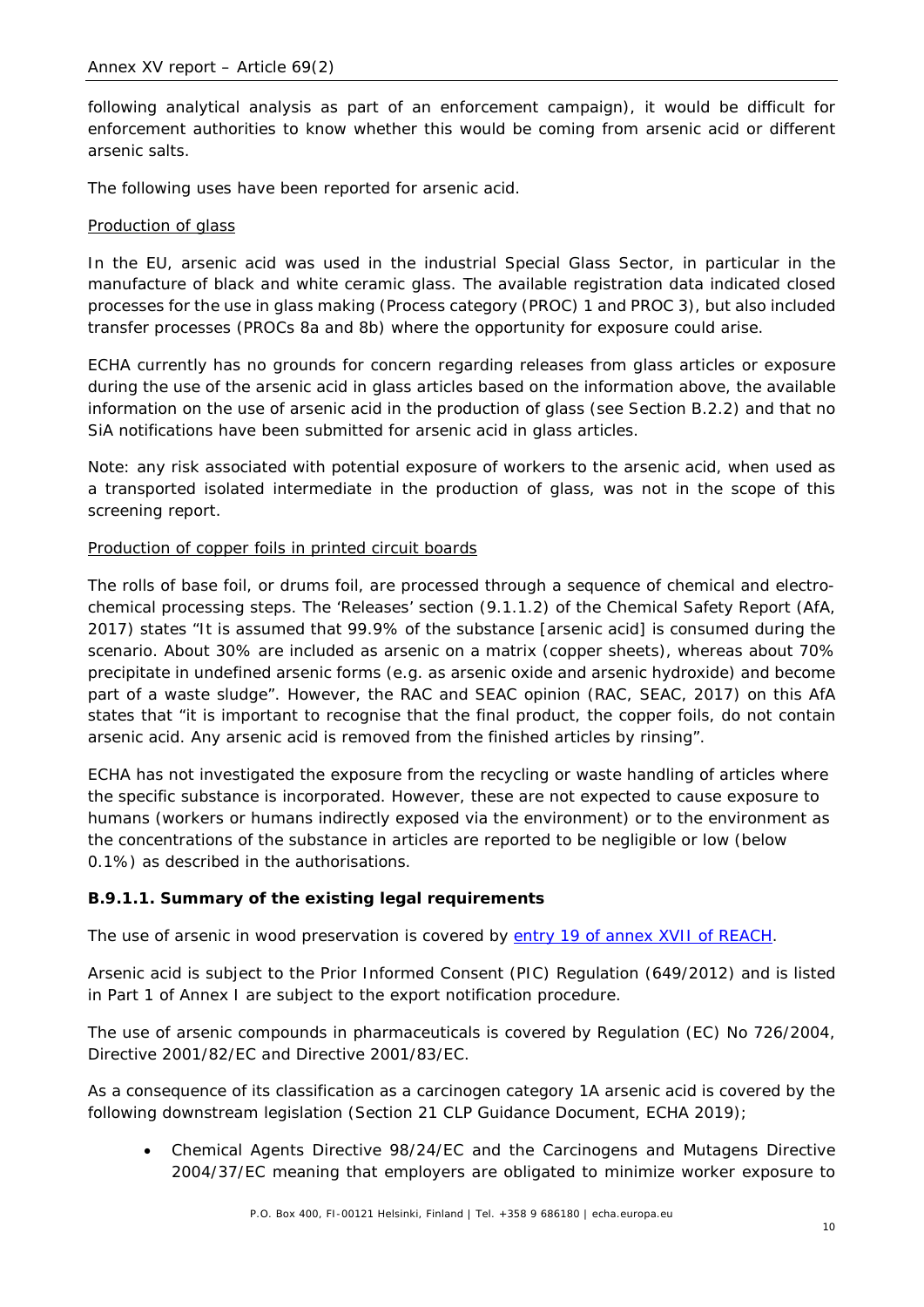this substance as far as possible and must arrange for medical surveillance of workers exposed to these substances. There is also an EU occupational exposure limit (OEL) of 0.01 mg/m3 for arsenic acid;

- Commission Regulation (EU) 10/2011 on plastic materials and articles intended to come into contact with food. Such materials and articles must not contain arsenic acid;
- Regulation (EU) 2017/745 on medical devices and Regulation 2017/746 on in vitro medical devices (to replace Directive 93/42/EEC on medical devices and Directive 98/79/EC on in vitro Diagnostic Medical Devices from 2022). Under these new regulations, such devices must not contain arsenic acid;
- Regulation (EU) 528/2012) concerning the making available on the market and use of biocidal products. Arsenic acid meets the exclusion criteria;
- Regulation (EC) 1107/2009 on authorisation and marketing of pesticides. Arsenic acid meets the non-approval criteria;
- Regulation (EC) 1223/2009 on cosmetic products. The use of arsenic acid in such products is prohibited. Arsenic acid meets the non-approval criteria;
- Regulation (EC) 66/2010 on the EU Ecolabel. An ecolabel will not be awarded to goods containing arsenic acid;
- Commission Decision (EU) 2016/1332 establishing the ecological criteria for the award of the EU ecolabel for furniture:
	- o Paints, primers or varnishes used on wood or wood-based materials shall not contain substances based on arsenic (and other heavy metals cadmium, lead, chromium (VI), mercury and selenium) at concentration exceeding 0.01% w/w for each individual metal in the in-can paint, primer or varnish formulation.
	- o Chemical testing requirement limit of ≤ 1.0 mg/kg for arsenic in leather, textiles and coated fabric covering material. Different limits for chromium, cobalt, lead, nickel, antimony, cadmium, copper and mercury.
	- o Pigments in dyeing and printing processes based on arsenic (and cadmium, lead, chromium VI, mercury, and antimony) shall not be used.
- Directive 2009/48/EC on the safety of toys. As a consequence of its harmonised classification as a carcinogen category 1A, arsenic acid is restricted in toys if certain conditions. Recital 22 states that limit values for arsenic, cadmium, chromium VI, lead, mercury and organic tin, which are particularly toxic, and which should therefore not be intentionally used in those parts of toys that are accessible to children, should be set at levels that are half of those considered safe according to the criteria of the relevant Scientific Committee, in order to ensure that only traces that are compatible with good manufacturing practise will be present.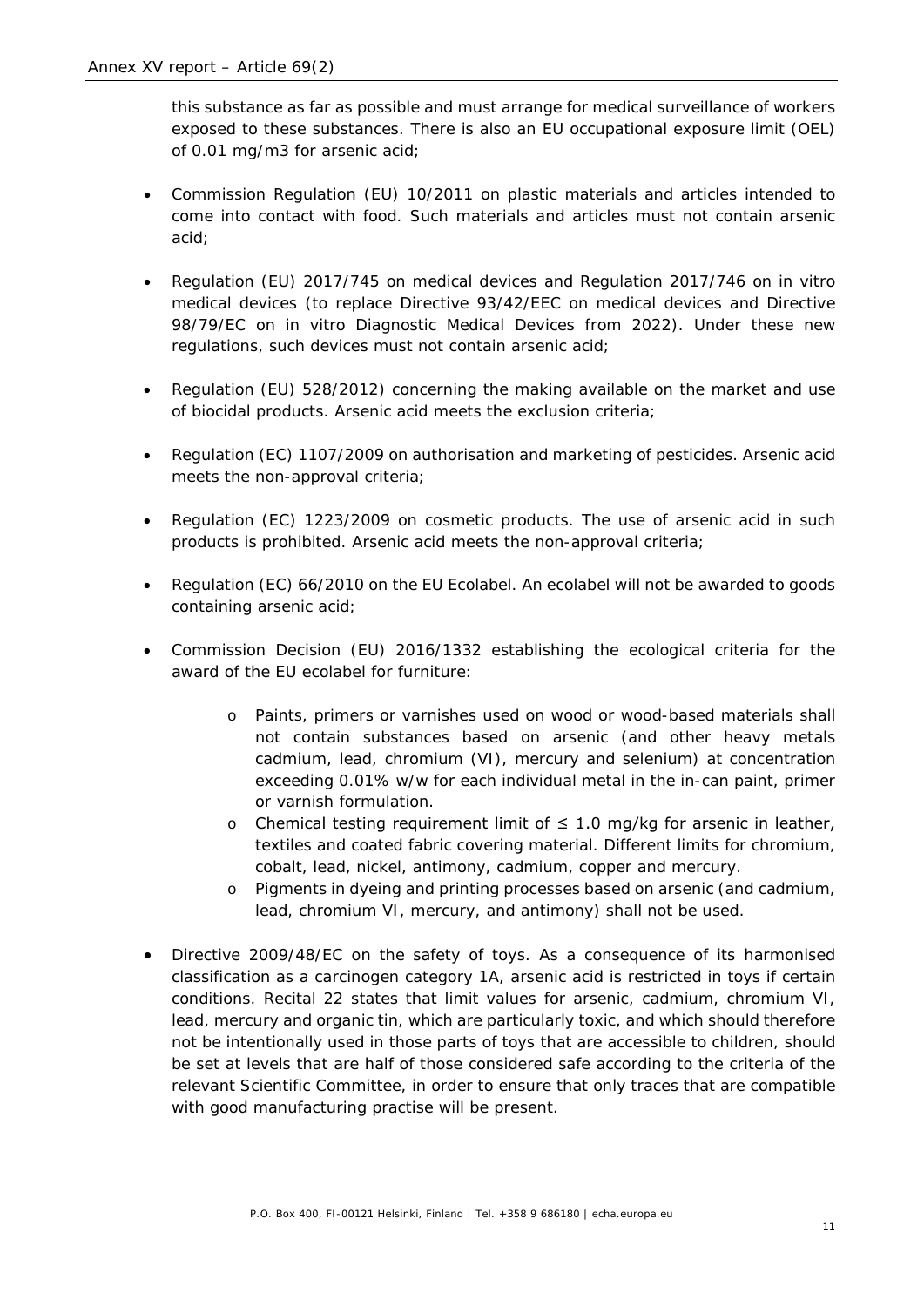The following migration limits of **arsenic** from toys or components of toys, shall not be exceeded:

| <b>Element</b> | mg/kg in dry, brittle,<br>powder-like or pliable<br>toy material | mg/kg in liquid or<br>sticky toy material | mg/kg in<br>scraped-off toy<br>material |
|----------------|------------------------------------------------------------------|-------------------------------------------|-----------------------------------------|
| Arsenic        | 3.8                                                              | 0.9                                       | 47                                      |

Under REACH, arsenic acid was proposed for SVHC listing by Norway on 01/08/2011, the substance was listed in the candidate list 19/12/2011 (ECHA 2011) and included into Annex XIV in 2014 (EC 2014).

REACH has several requirements for substances on the candidate list including notification of its presence in articles if >0.1% and 1 tonne per year (Article 7(2)) and that suppliers must inform their customers on request if an article contains more than 0.1% by weight of arsenic acid (Article 33(b)).

The entries in Annex XIV for arsenic acid authorisation set a last application date of 22/02/2016 and a sunset date of 22/08/2017.

Arsenic acid, as a substance or in a mixture, is restricted with entry 28 of Annex XVII in REACH (placing on the market for supply to the general public), being placed on the Appendix 1.

Information on existing legislations in European Union relevant for arsenic acid is available on ECHA's website under EU Chemicals Legislation Finder (EUCLEF): <https://echa.europa.eu/fi/legislation-obligation/-/obligations/100.029.001> .

#### <span id="page-15-0"></span>**B.10. Risk characterisation**

Not relevant - there is no use of these substances that would lead to a non-adequately controlled risk from arsenic acid concentrations in articles that are not already regulated under REACH Authorisation.

### <span id="page-15-1"></span>**C. Available information on alternatives**

For the authorised use of arsenic acid in the production of copper foil for printed circuit boards, the RAC and SEAC opinion (RAC & SEAC, 2017) on the AFA mentioned above reports:

"The applicant states that the company has been working for the past 10 years on developing a production process that is free of arsenic acid. The applicant provided a report on the testing of several potential alternatives under different test conditions (including temperature, density, copper concentration and chloride concentration). They have carried out literature reviews and laboratory tests in order to find a promising substitute. Based on this work they identified candidates for substitution that were taken forward in the semi-industrial tests. This R&D work resulted in the identification of a suitable alternative, the identity of which is claimed confidential, while the final test report is available in French and is confidential as well. For this reason, the term "alternative (A)" is used in this opinion when referring to the arsenic acid-free alternative.

Over the past five years the applicant has industrialised alternative (A). Currently, about 30% of the copper foil production of the applicant is arsenic acid free, and copper foils for new products are systematically manufactured without the use of arsenic acid. The applicant has shown that they have implemented a flexible production line for both arsenic acid and arsenic acid free manufacture. According to the substitution schedule provided by the applicant all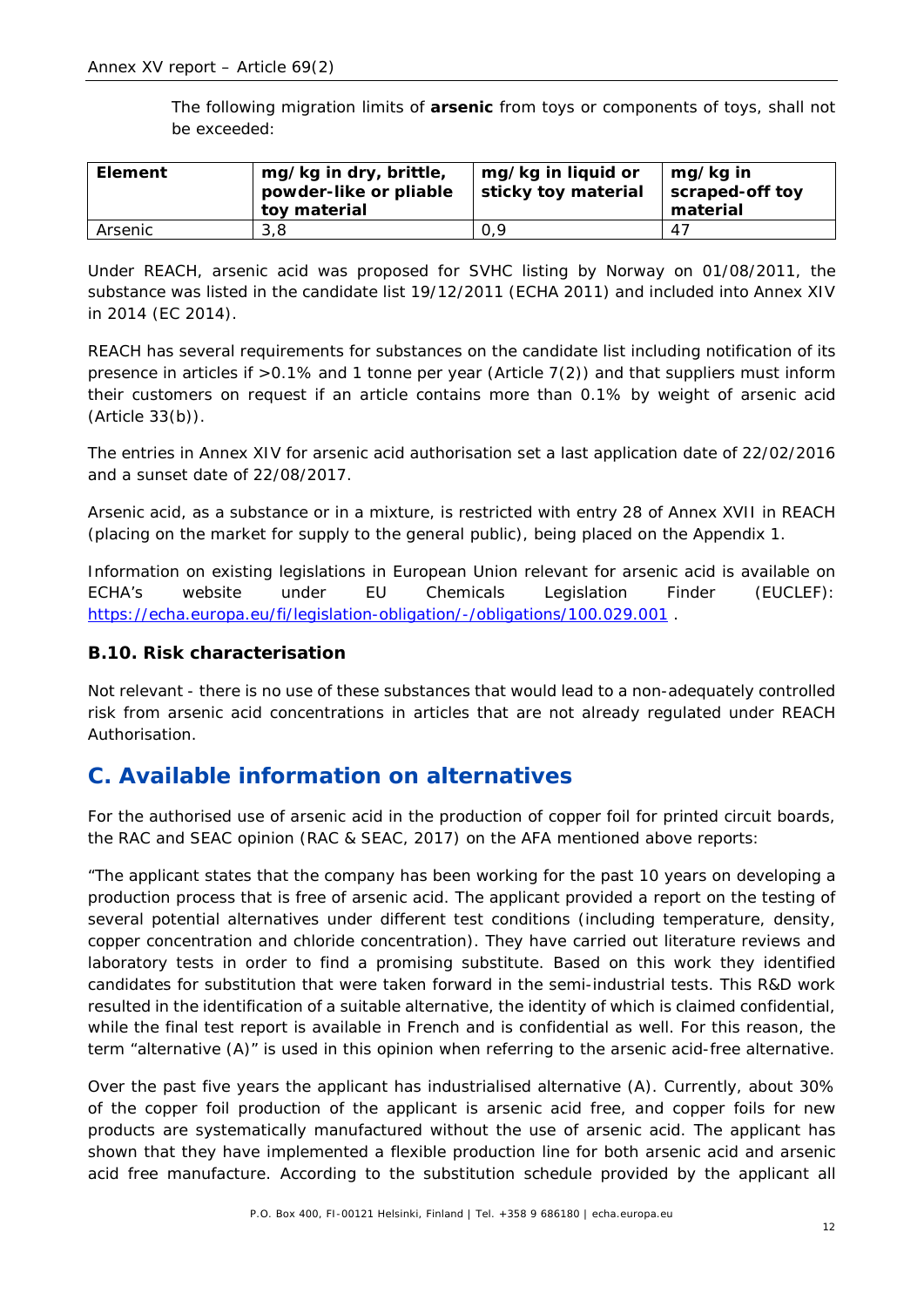copper foil will be produced without the use of arsenic acid by 2030. The applicant has informed its customers that, after 2030, it will no longer sell copper foils produced with arsenic acid. The timeline for this remaining substitution has been documented in the application (AoA, 2015).

This AfA has been submitted to allow sufficient time to phase out arsenic acid in this use and ECHA has been informed that the applicant does not intend to submit a further AfA after the review date of (21/02/2023)."

### <span id="page-16-0"></span>**D. Justification for action on a Community-wide basis**

Not relevant, as no restriction is proposed at present.

### <span id="page-16-1"></span>**E. Justification why the proposed restriction is the most appropriate Community-wide measure**

Not relevant, as no restriction is proposed at present.

### <span id="page-16-2"></span>**F. Socio-economic Assessment of proposed restriction**

Not relevant, as no restriction is proposed at present.

### <span id="page-16-3"></span>**G. Stakeholder consultation**

The Annex XV report was subject to a call for evidence from 03 February 2021 to 17 March 2021. Comments were received from one stakeholder, the European Special Glass Association and these have been taken into account in the relevant parts of this report.

### <span id="page-16-4"></span>**H. Other information**

Not relevant.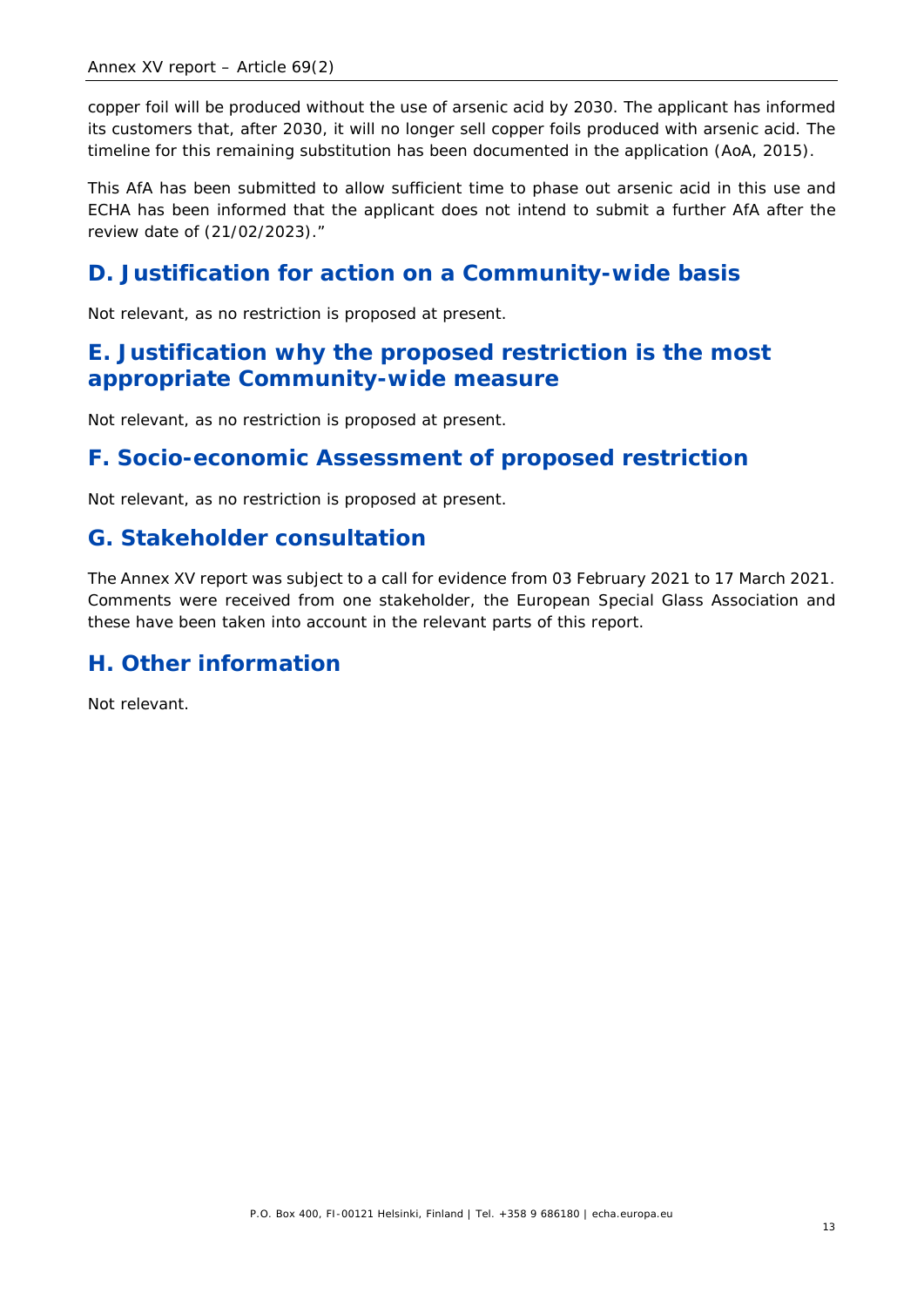### <span id="page-17-0"></span>**References**

*SVHC identification*

ECHA (2011) Member State Committee support document for identification of arsenic acid as a substance of very high concern available at [https://echa.europa.eu/documents/10162/bc77d03b-2f02-4084-8fab-](https://echa.europa.eu/documents/10162/bc77d03b-2f02-4084-8fab-2b8d586f342a)[2b8d586f342a](https://echa.europa.eu/documents/10162/bc77d03b-2f02-4084-8fab-2b8d586f342a)

*Recommendation for the inclusion of substances in Annex XIV*

- ECHA (2010) Background document for diarsenic trioxide document developed in the context of ECHA's second Recommendation for the inclusion of substances in Annex XIV available at: [https://echa.europa.eu/documents/10162/46eb55f6-b2ba-43e6-ad28-](https://echa.europa.eu/documents/10162/46eb55f6-b2ba-43e6-ad28-3064b89e93a5) [3064b89e93a5](https://echa.europa.eu/documents/10162/46eb55f6-b2ba-43e6-ad28-3064b89e93a5)
- ECHA (2012) Background document for arsenic acid document developed in the context of ECHA's second Recommendation for the inclusion of substances in Annex XIV available at: [https://echa.europa.eu/documents/10162/3eabf798-](https://echa.europa.eu/documents/10162/3eabf798-7459-4ef5-a2c3-5e1e0f3f4f52) [7459-4ef5-a2c3-5e1e0f3f4f52](https://echa.europa.eu/documents/10162/3eabf798-7459-4ef5-a2c3-5e1e0f3f4f52)

*Applications for authorisation*

- RAC (2013) Application for authorisation: establishing a reference dose response relationship for carcinogenicity of inorganic arsenic compounds available at: [https://echa.europa.eu/documents/10162/13579/rac\\_carcinogenicity\\_do](https://echa.europa.eu/documents/10162/13579/rac_carcinogenicity_dose_response_as_en.pdf/57b6e1ba-51b6-4fbf-b9c5-ca3ba952dd9f) [se\\_response\\_as\\_en.pdf/57b6e1ba-51b6-4fbf-b9c5-ca3ba952dd9f](https://echa.europa.eu/documents/10162/13579/rac_carcinogenicity_dose_response_as_en.pdf/57b6e1ba-51b6-4fbf-b9c5-ca3ba952dd9f)
- ECHA (2015) Generic exemptions from the authorisation requirement available at: [https://echa.europa.eu/documents/10162/13640/generic\\_exemptions\\_au](https://echa.europa.eu/documents/10162/13640/generic_exemptions_authorisation_en.pdf) [thorisation\\_en.pdf](https://echa.europa.eu/documents/10162/13640/generic_exemptions_authorisation_en.pdf)
- AfA (2015) The application for authorisation received by ECHA on arsenic acid are available at [https://echa.europa.eu/applications-for-authorisation](https://echa.europa.eu/applications-for-authorisation-previous-consultations/-/substance-rev/12449/term?_viewsubstances_WAR_echarevsubstanceportlet_SEARCH_CRITERIA_EC_NUMBER=231-901-9&_viewsubstances_WAR_echarevsubstanceportlet_DISS=true)[previous-consultations/-/substance](https://echa.europa.eu/applications-for-authorisation-previous-consultations/-/substance-rev/12449/term?_viewsubstances_WAR_echarevsubstanceportlet_SEARCH_CRITERIA_EC_NUMBER=231-901-9&_viewsubstances_WAR_echarevsubstanceportlet_DISS=true)[rev/12449/term?\\_viewsubstances\\_WAR\\_echarevsubstanceportlet\\_SEARC](https://echa.europa.eu/applications-for-authorisation-previous-consultations/-/substance-rev/12449/term?_viewsubstances_WAR_echarevsubstanceportlet_SEARCH_CRITERIA_EC_NUMBER=231-901-9&_viewsubstances_WAR_echarevsubstanceportlet_DISS=true) [H\\_CRITERIA\\_EC\\_NUMBER=231-901-](https://echa.europa.eu/applications-for-authorisation-previous-consultations/-/substance-rev/12449/term?_viewsubstances_WAR_echarevsubstanceportlet_SEARCH_CRITERIA_EC_NUMBER=231-901-9&_viewsubstances_WAR_echarevsubstanceportlet_DISS=true) [9&\\_viewsubstances\\_WAR\\_echarevsubstanceportlet\\_DISS=true](https://echa.europa.eu/applications-for-authorisation-previous-consultations/-/substance-rev/12449/term?_viewsubstances_WAR_echarevsubstanceportlet_SEARCH_CRITERIA_EC_NUMBER=231-901-9&_viewsubstances_WAR_echarevsubstanceportlet_DISS=true)
- AoA (2015) Analysis of alternatives available at: [https://echa.europa.eu/documents/10162/6e3e0878-4bd9-4d34-952a-](https://echa.europa.eu/documents/10162/6e3e0878-4bd9-4d34-952a-5370a4d09d02)[5370a4d09d02](https://echa.europa.eu/documents/10162/6e3e0878-4bd9-4d34-952a-5370a4d09d02)
- RAC & SEAC (2017) Consolidated version of RAC and SEAC opinion on the application for authorisation for industrial use of arsenic acid for the treatment of copper foil used in the manufacture of Printed Circuit Boards is available here: [https://echa.europa.eu/documents/10162/a93efe3c-bf63-729b-bb93-](https://echa.europa.eu/documents/10162/a93efe3c-bf63-729b-bb93-1aff96d3e02a) [1aff96d3e02a](https://echa.europa.eu/documents/10162/a93efe3c-bf63-729b-bb93-1aff96d3e02a)